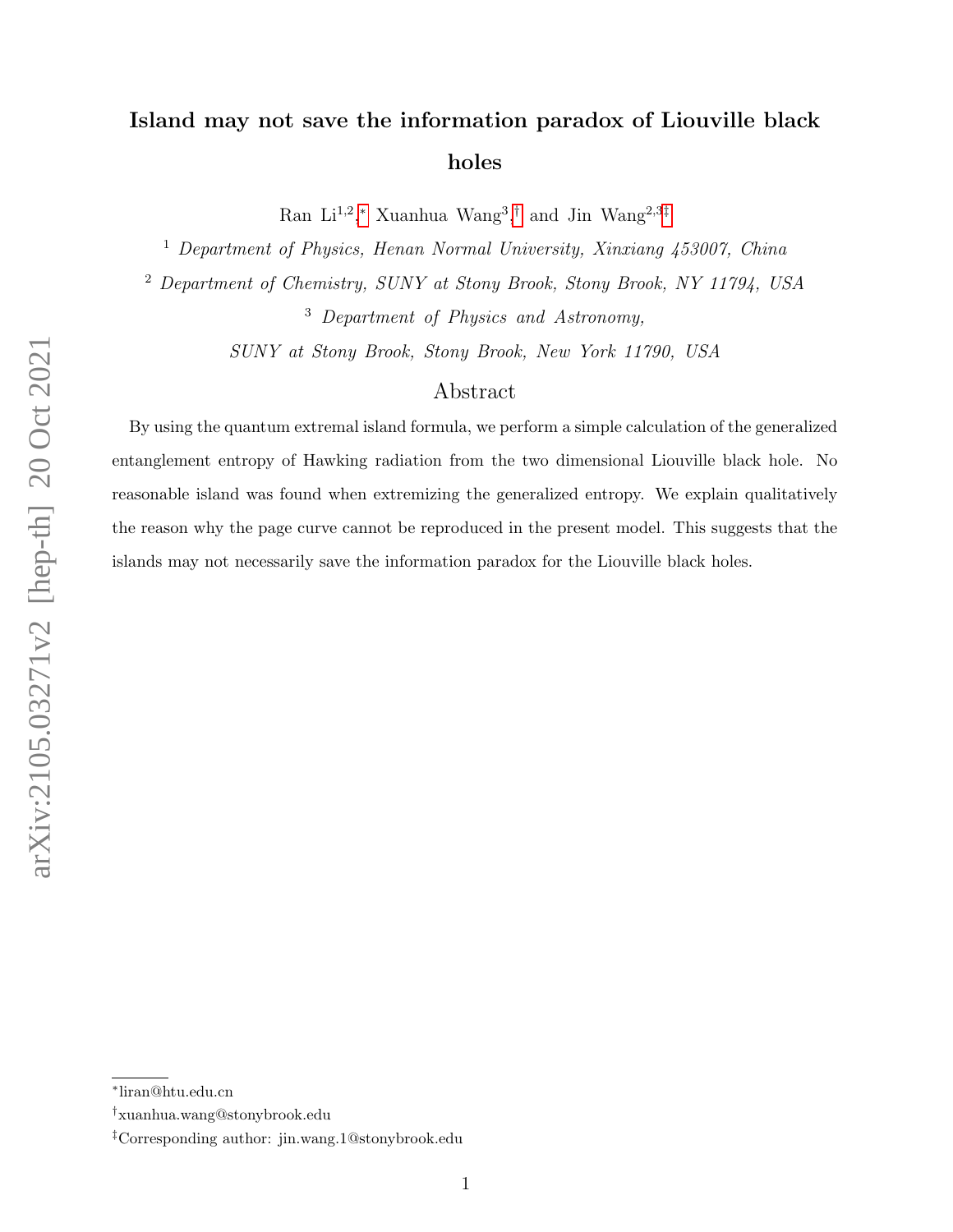## I. INTRODUCTION

Recently, a remarkable progress was made in studying the information paradox of the black holes, which is caused by the Hawking radiation [\[1\]](#page-13-0). It was shown that the island proposed to be in the entanglement wedge of the radiation should be taken into account when calculating of entanglement entropy of Hawking radiation [\[2–](#page-13-1)[5\]](#page-13-2). It was proposed that the entanglement entropy of the Hawking radiation should be given by [\[5\]](#page-13-2)

$$
S_R = \min \left\{ \text{ext} \left[ \frac{A[\partial I]}{4G_N} + S_{\text{bulk}}[\text{Rad} \cup I] \right] \right\},\tag{1}
$$

where "Rad" is the region that the distant observer collects the radiation and  $I$  is the island.  $S_{\text{bulk}}[\text{Rad}\cup I]$  is the entanglement entropy of the quantum fields (including gravitational field) in the region "Rad" and island I. ∂I is the boundary surface of the island and  $A[\partial I]/4G_N$ is the area of the surface. The terms in the square brackets are just the generalized entropy of Bekenstein [\[6\]](#page-13-3). If extremizing the generalized entropy, one can determine the location of the island. The minimum value is chosen as the entanglement entropy of the Hawking radiation if there are more than one extremum. It was shown that the Page curve [\[7\]](#page-13-4) can be reproduced by using this formula. See [\[8\]](#page-13-5) for a nice review of this formula.

The island formula was initially proposed for the AdS black holes from the holographic perspective. However, subsequent works show that this formula does not require the AdS/CFT correspondence. The island formula was justified by the replica wormholes in the gravitational path integral [\[9–](#page-13-6)[11\]](#page-14-0). In particular, it may also be applicable to asymptotically flat black holes. Although the island formula has been successfully applied to many types of black hole spacetime, including black holes in JT gravity, higher dimensional asymptotically flat and AdS black holes, and the Page curves are properly reproduced [12-43], it is still interesting to check whether this formula is applicable to other types of black hole solutions.

In this note, we investigate whether the quantum extremal island formula can be applied to resolve the information paradox of the eternal Liouville black hole in the two dimensional dilaton gravity with the exponential potential. This type of model was initially introduced by R. B. Mann [\[44\]](#page-15-0). Later, this model was also investigated by J. Cruz et al in [\[45,](#page-15-1) [46\]](#page-15-2). It was shown that this model has the analytical black hole solutions. The black hole solution in this model was shown to have Hawking temperature proportional to its mass. This implies that the black hole will never evaporate completely consistent with the third law of the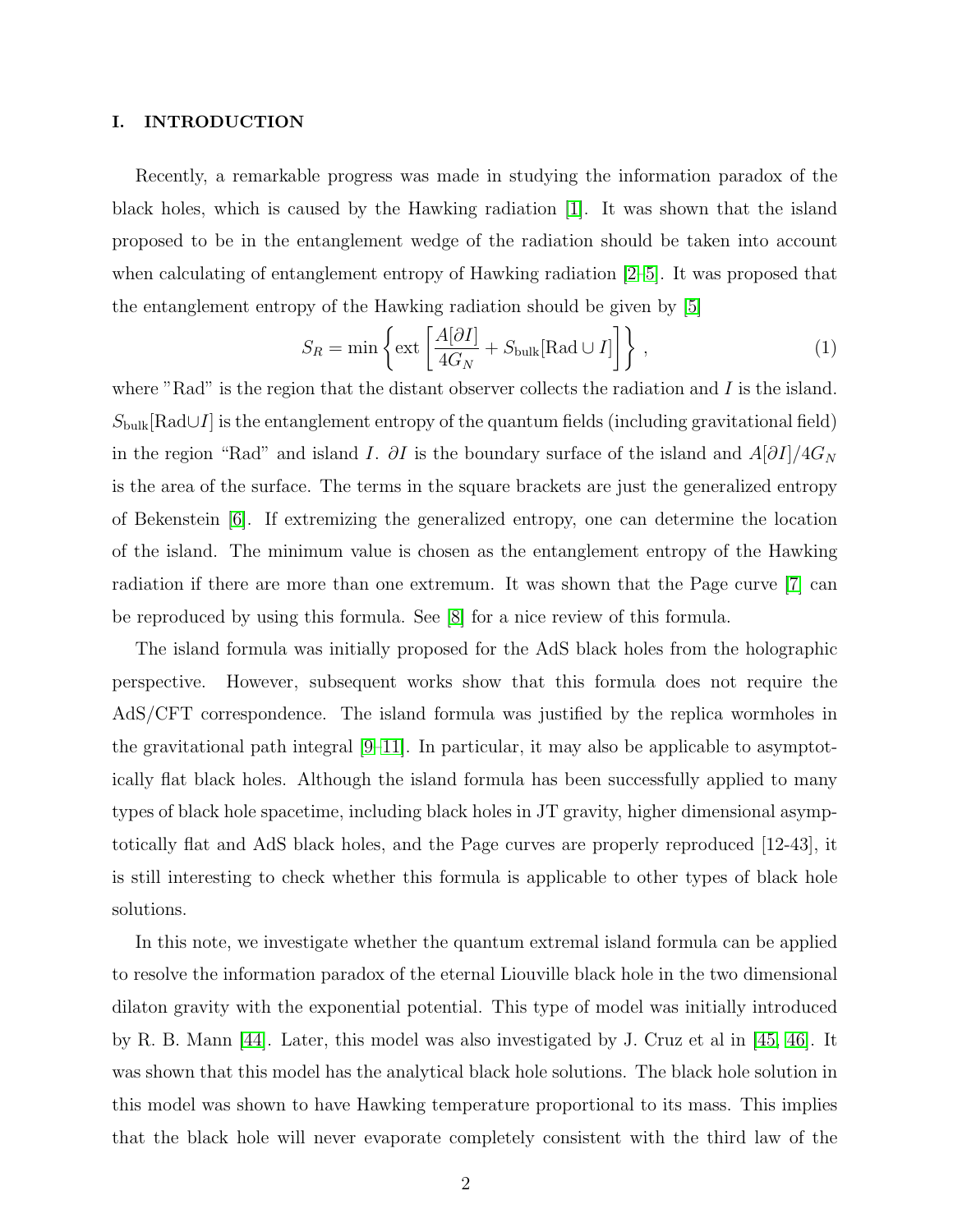thermodynamics. We will show that the entropy of the Hawking radiation without islands grows with time linearly, which contradicts the finite degrees of freedom of black hole. Furthermore, we demonstrate that there seems no reasonable quantum extremal surface when extremizing the generalized entanglement entropy by using the island formula. We explain qualitatively the reason why the page curve cannot be reproduced in the present model. This implies that the island formula may not necessarily save the information paradox for the Liouville black holes.

## II. LIOUVILLE BLACK HOLES IN 2D DILATON GRAVITY

We consider the model of 2D dilaton gravity with the exponential potential, the action of which is explicitly given by [\[44–](#page-15-0)[46\]](#page-15-2)

<span id="page-2-1"></span>
$$
I = \frac{1}{2\pi} \int d^2x \sqrt{-g} \left( \phi R + 4\lambda^2 e^{\beta \phi} \right) . \tag{2}
$$

Note that the signs of the parameters  $\lambda^2$  and  $\beta$  will be determined in the following. This model is similar to the deformed JT gravity recently investigated by Witten et.al [\[47–](#page-15-3)[51\]](#page-15-4). However, we are considering the asymptotically flat black hole solutions while the asymptotically AdS black holes have been studied in [\[47,](#page-15-3) [49,](#page-15-5) [51\]](#page-15-4).

In conformal gauge, the spacetime metric can be written in terms of the so-called Kruskal coordinates as

$$
ds^{2} = -e^{2\rho(x^{+}, x^{-})}dx^{+}dx^{-}.
$$
\n(3)

The equation of motion of the model can be given by

<span id="page-2-0"></span>
$$
\partial_+\partial_-\left(\rho-\frac{\beta}{2}\phi\right) = 0\,,\tag{4}
$$

$$
\partial_+\partial_-\left(\rho + \frac{\beta}{2}\phi\right) = -\lambda^2 \beta e^{2\left(\rho + \frac{\beta}{2}\phi\right)}\,,\tag{5}
$$

$$
-\partial_{\pm}^2 \phi + 2\partial_{\pm} \rho \partial_{\pm} \phi = 0.
$$
 (6)

It can be seen that the field  $\rho - \frac{\beta}{2}$  $\frac{\beta}{2}\phi$  is a free field and  $\rho + \frac{\beta}{2}$  $\frac{\beta}{2}\phi$  satisfies the Liouville equation. It was shown that by setting  $\rho = \frac{\beta}{2}$  $\frac{\beta}{2}\phi$ , Eq.[\(5\)](#page-2-0) can be rewritten as

$$
\partial_+ \partial_- (2\rho) = -\lambda^2 \beta e^{4\rho} \,. \tag{7}
$$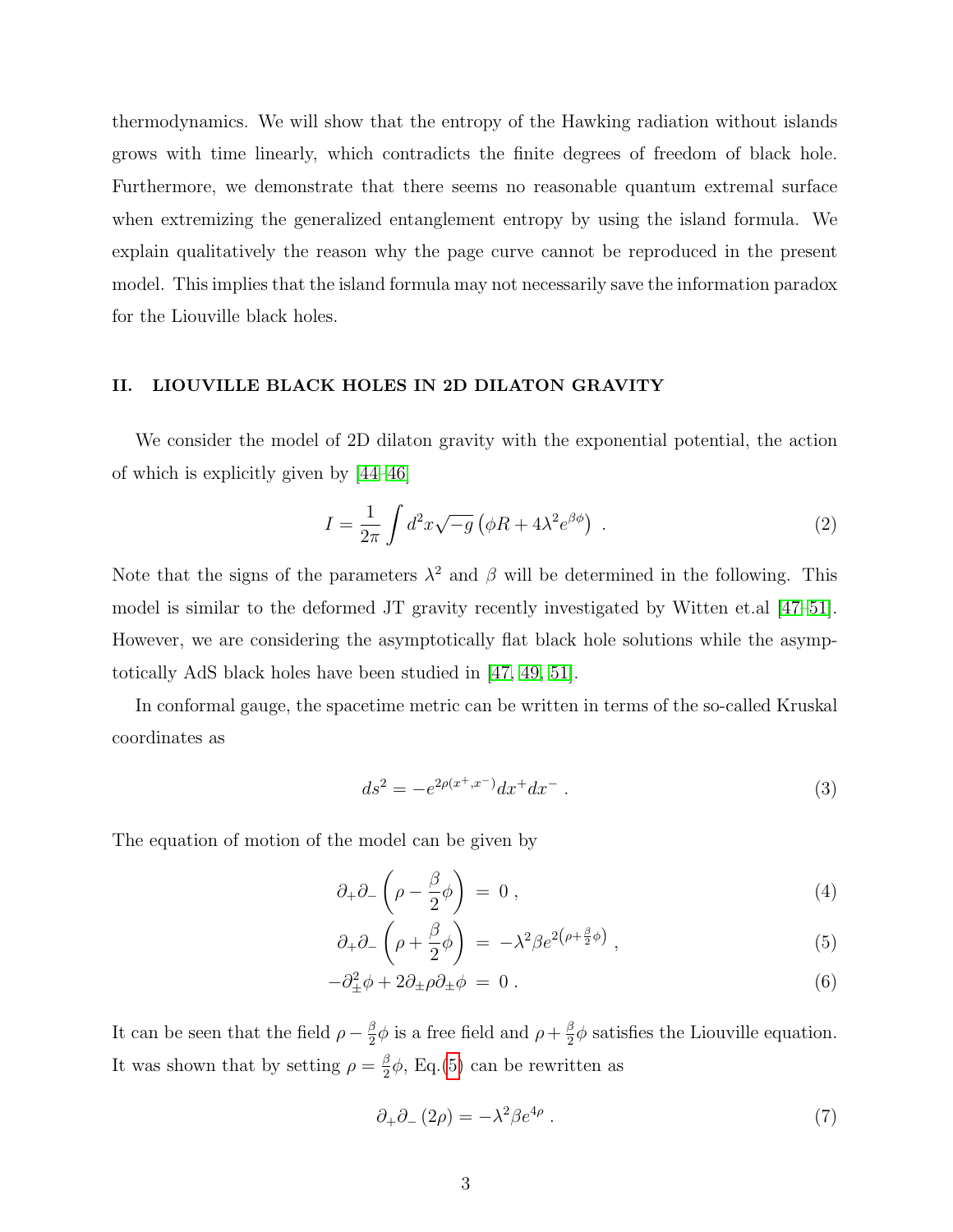This is exactly the liouville equation, and the general solution is given by

<span id="page-3-0"></span>
$$
\rho = \frac{1}{4} \ln \frac{\partial_+ F \partial_- G}{\left(1 + \lambda^2 \beta F G\right)^2} \,,\tag{8}
$$

where  $F(G)$  is an arbitrary function of  $x^+(x^-)$ . Using the constraint equation Eq.[\(6\)](#page-2-0), one can get

$$
\partial_{\pm}^2 \rho = 2 \left( \partial_{\pm} \rho \right)^2 \tag{9}
$$

By substituting Eq.[\(8\)](#page-3-0) into the above equation, one can reach the general solution as [\[44](#page-15-0)[–46\]](#page-15-2)

$$
e^{2\rho} = \frac{1}{Cx^+x^- + Ax^+ + Bx^- + D},
$$
\n(10)

where  $A, B, c$ , and  $D$  are arbitrary constant satisfying the constraint

$$
AB - CD = -\lambda^2 \beta \,. \tag{11}
$$

For simplicity, we only consider the solution with  $A = B = 0$ , which can also be treated as the gauge fixing of Kruskal coordinates  $x^+ \to x^+ - \frac{A}{C}$  $\frac{A}{C}$  and  $x^- \to x^- - \frac{B}{C}$  $\frac{B}{C}$ . In this case, the solution can be written as

<span id="page-3-1"></span>
$$
e^{-2\rho} = e^{-\beta\phi} = \frac{\lambda^2 \beta}{C} + C x^+ x^- \,. \tag{12}
$$

This solution represents a black hole solution when  $C < 0$  and  $\lambda^2 \beta < 0$ . The horizon is located at

$$
x^+x^- = 0.
$$
 (13)

The scalar curvature is given by

$$
R = -4\lambda^2 \beta e^{\beta \phi} = \frac{-4\lambda^2 \beta}{\frac{\lambda^2 \beta}{C} + C x^+ x^-} \,. \tag{14}
$$

Therefore, the curvature singularity is located at

$$
\frac{\lambda^2 \beta}{C} + C x^+ x^- = 0 \tag{15}
$$

One can find that the scalar curvature blows up at the singularity and approaches to zero asymptotically. The solution is also asymptotically flat. The Penrose diagram is shown in Fig.[\(1\)](#page-4-0), which is the same as that of the Schwarzschild black hole.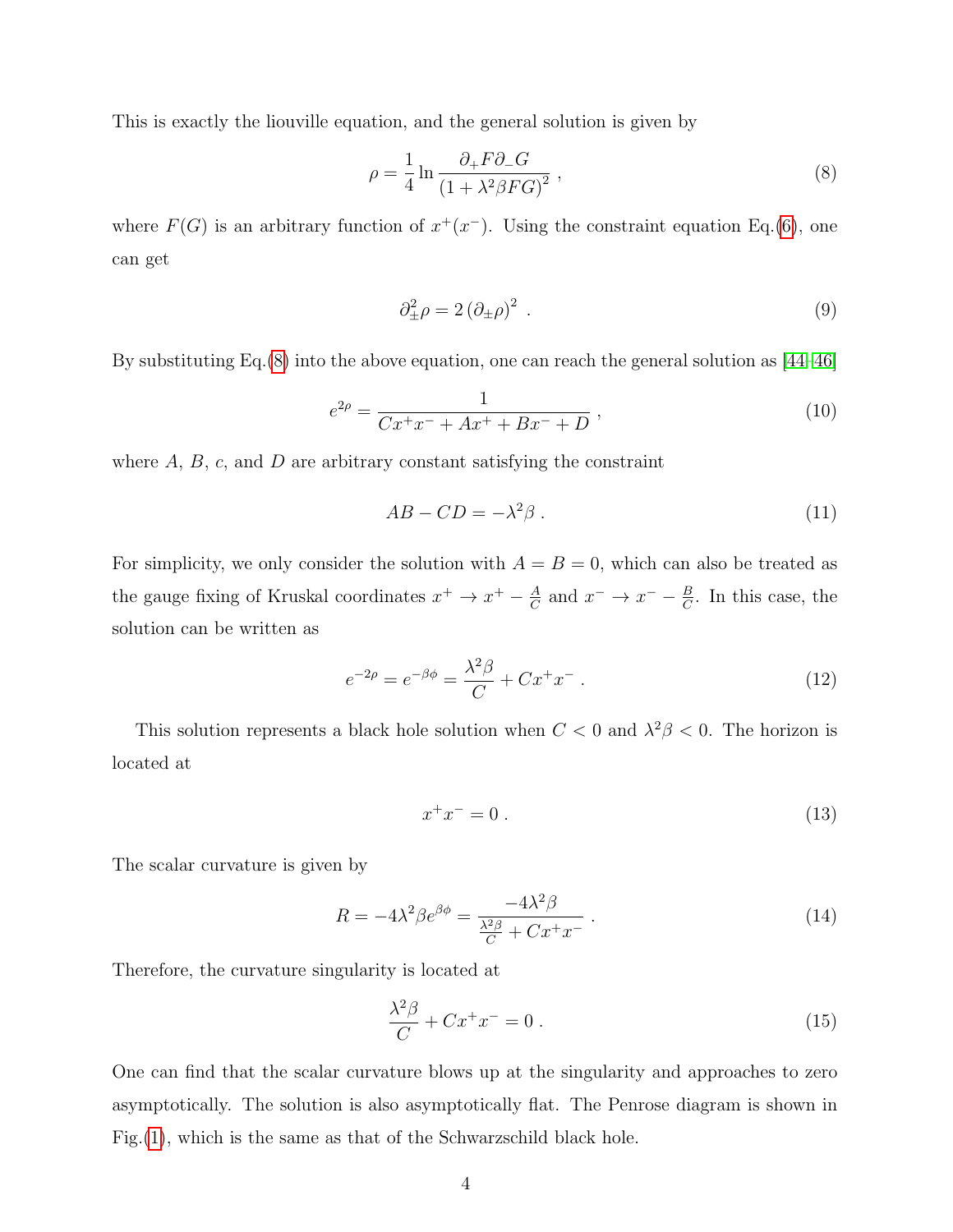

<span id="page-4-0"></span>FIG. 1: Penrose diagram of the Liouville black holes.

We now explain how to determine the signs of the parameters. If  $C > 0$ , the solution [\(12\)](#page-3-1) does not have the appropriate metric signature in the  $x^+x^- < 0$  region outside the horizon. If  $\lambda^2 \beta > 0$ , the location of the curvature singularity  $x^+ x^- = -\frac{\lambda^2 \beta}{C^2} < 0$ , i.e. the singularity is outside the horizon, which means that the singularity is naked. Therefore, assuming the cosmic censorship conjecture, we should consider the black hole solution with the constraint conditions  $C < 0$  and  $\lambda^2 \beta < 0$ .

The asymptotic flatness of the black hole is also manifest in the coordinates introduced in the following. In the right region of Penrose diagram, by introducing the coordinate transformation

$$
\sqrt{|C|}x^{\pm} = \pm e^{\pm \sqrt{|C|}\sigma_R^{\pm}}\,,\tag{16}
$$

the metric can be written as

<span id="page-4-1"></span>
$$
ds^2 = \frac{-d\sigma_R^+ \sigma_R^-}{1 + \frac{\lambda^2 \beta}{C} e^{-\sqrt{|C|} \left(\sigma_R^+ - \sigma_R^-\right)}}.
$$
\n(17)

Obviously, when  $\sigma_R^+ - \sigma_R^- \to \infty$ , the spacetime approaches to the flat one. In the left region, by introducing the coordinate transformation

$$
\sqrt{|C|}x^{\pm} = \mp e^{\mp\sqrt{|C|}\sigma_L^{\pm}}\,,\tag{18}
$$

the metric can be written as

$$
ds^{2} = \frac{-d\sigma_{L}^{+}\sigma_{L}^{-}}{1 + \frac{\lambda^{2}\beta}{C}e^{\sqrt{|C|}(\sigma_{L}^{+}-\sigma_{L}^{-})}}.
$$
\n(19)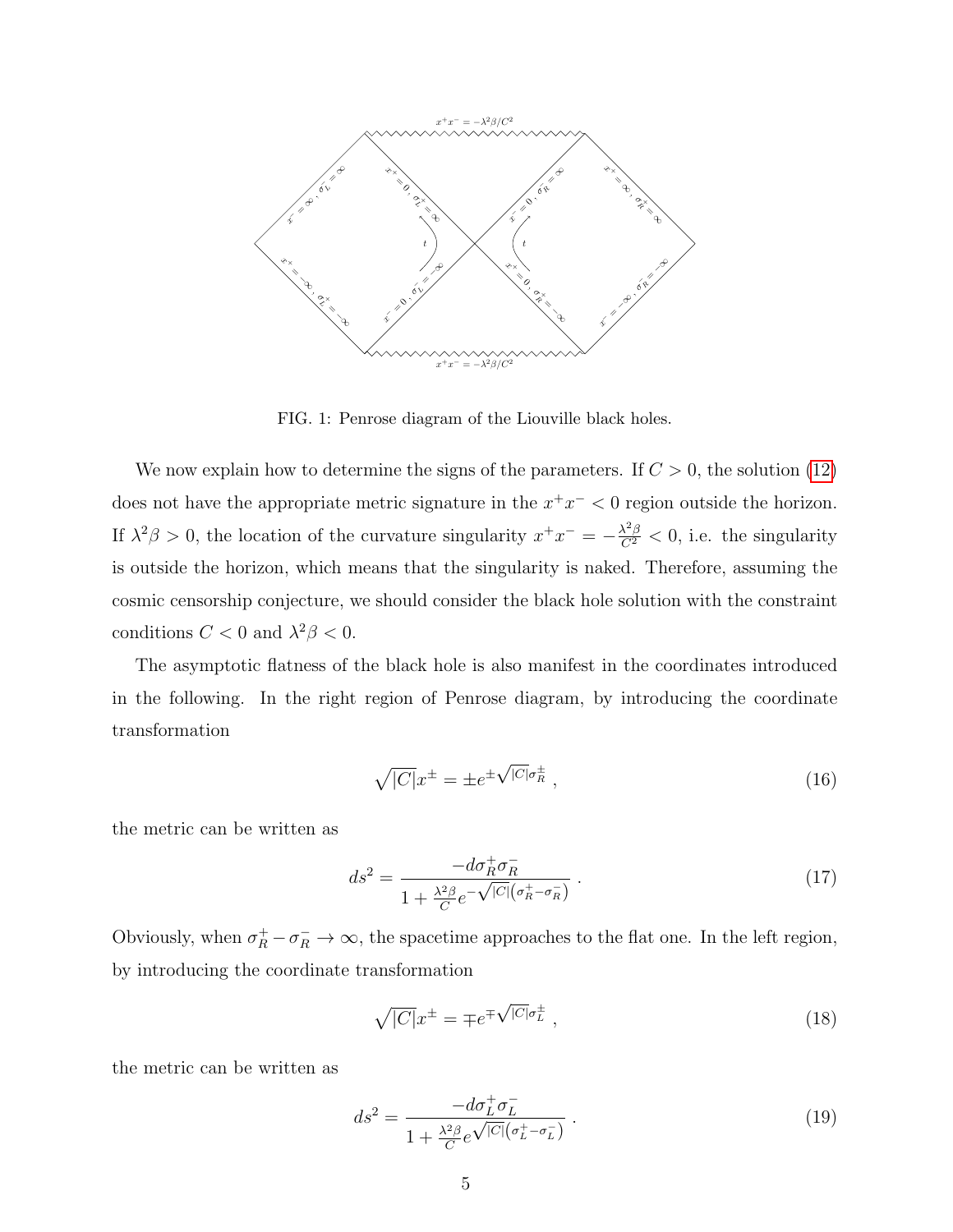When  $\sigma_L^+ - \sigma_L^- \to -\infty$ , the spacetime also approaches to the flat one. Therefore, similar to the eternal Schwarzschild black holes, there are two asymptotically flat universes in the Penrose diagram. Notice that  $\sigma^{\pm} = t \pm \sigma$  holds both in the left region and in the right region. By definition, the time  $t$  in the two regions are all upward. This is essential for the information paradox of the eternal black holes.

Introducing the coordinate transformation

$$
1 + \frac{\lambda^2 \beta}{C} e^{-2\sqrt{|C|}\sigma} = \frac{1}{1 - e^{-2\sqrt{|C|}x}} , \qquad (20)
$$

the metric [\(17\)](#page-4-1) can be written as

<span id="page-5-0"></span>
$$
ds^{2} = -\left(1 - e^{-2\sqrt{|C|x|}}\right)dt^{2} + \frac{1}{1 - e^{-2\sqrt{|C|x|}}}dx^{2}.
$$
 (21)

It can be shown that the time  $t$  has the periodicity along the imaginary axis. Introducing a new spatial coordinate defined by

$$
x = \frac{\sqrt{|C|}}{2}R^2\,,\tag{22}
$$

near the horizon  $x = 0$ , the metric [\(21\)](#page-5-0) in the Euclidean time  $t = i\tau$  coordinate has the form of

$$
ds^2 = R^2 d\left(\sqrt{|C|}\tau\right)^2 + dR^2.
$$
\n(23)

Clearly, the Euclidean time has the periodicity of  $\frac{2\pi}{\sqrt{R}}$  $\frac{\pi}{|C|}$ . Hawking temperature, which is the inverse of the period, is given by

$$
T = \frac{\sqrt{|C|}}{2\pi} \,. \tag{24}
$$

The mass of the black hole is the conserved charge associated with the Killing vector  $k^{\mu} = \left(\frac{\partial}{\partial t}\right)^{\mu} = (1,0)$ . The Noether charge is given by [\[45,](#page-15-1) [46\]](#page-15-2)

$$
Q = \frac{1}{2\pi} \epsilon^{\mu\nu} \left( 2k_{\mu} \nabla_{\nu} \phi + \phi \nabla_{\mu} k_{\nu} \right) \big|_{x = +\infty} \tag{25}
$$

By employing the expression of the dilaton field in the  $(t, x)$  coordinates

$$
\phi = -\frac{2}{\beta} \sqrt{|C|} x - \frac{1}{\beta} \ln \frac{\lambda^2 \beta}{C} , \qquad (26)
$$

one can easily calculate the mass of the black hole, which is given by

$$
M = \frac{2\sqrt{|C|}}{\beta \pi} \,. \tag{27}
$$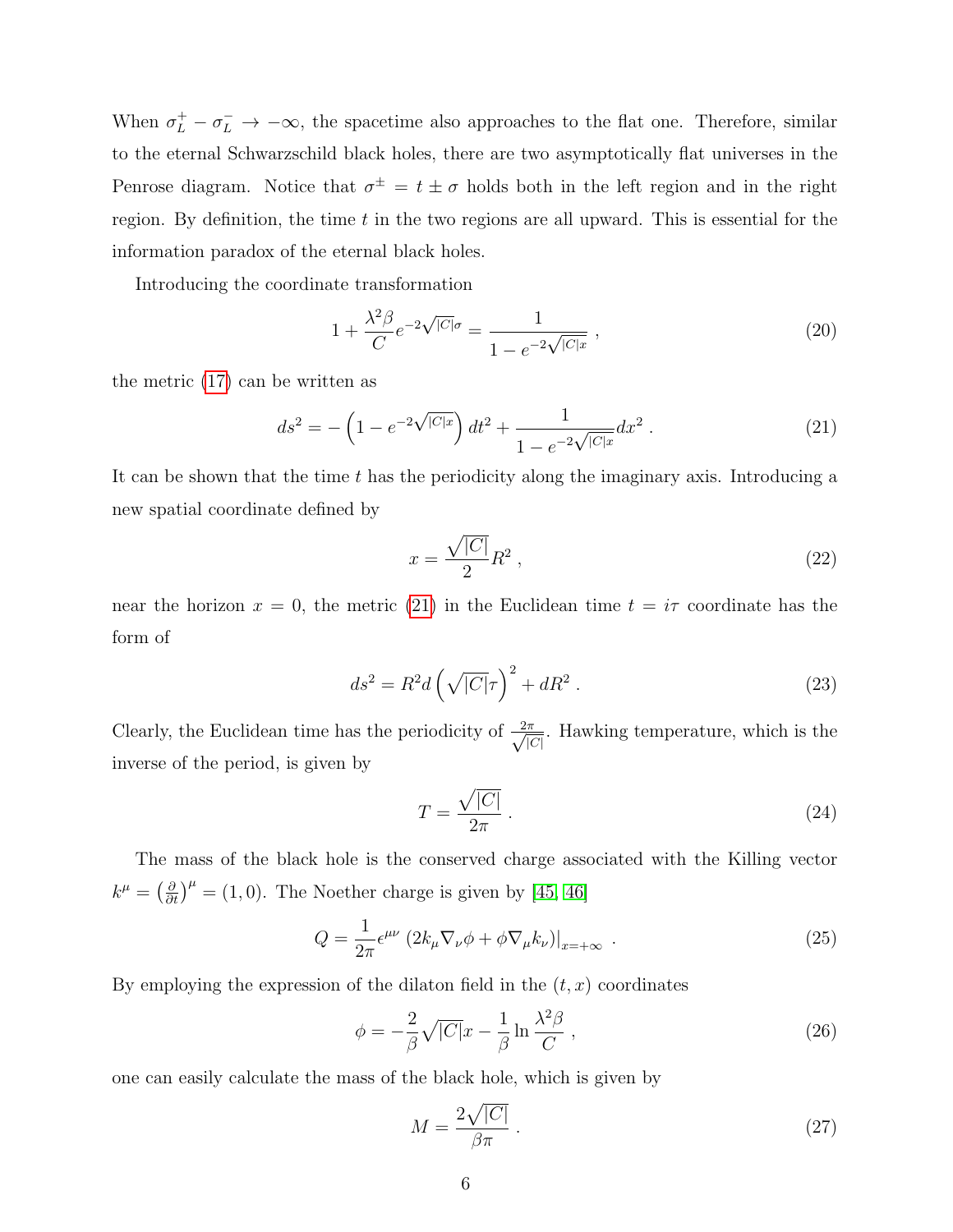The expression of the black hole mass gives another constraint for the parameters. It is clear that  $\beta$  must be positive in order to have a reasonable conserved quantity for the black hole. Therefore, we conclude that our full restrictions for the parameters are

<span id="page-6-1"></span>
$$
C < 0 \,, \, \beta > 0 \,, \, \lambda^2 < 0 \,. \tag{28}
$$

In the following, we will work with these conditions to calculate the entropy of the Hawking radiation.

It can be seen that the Hawking temperature is proportional to the mass as

$$
T = \frac{\beta}{4}M\ .
$$
 (29)

This indicates that the evaporating time of this type of black hole is infinity. According to the first law of thermodynamics, the entropy of the black hole can be calculated as

$$
S_{BH} = \int \frac{dM}{T} = \frac{4}{\beta} \ln M - S_0 , \qquad (30)
$$

where  $S_0$  is an integral constant. The dilaton field at the horizon is

$$
\phi_H = \phi(x^+ x^- = 0) = \frac{1}{\beta} \ln \frac{C}{\lambda^2 \beta} \,. \tag{31}
$$

If choosing  $S_0 = \frac{2}{\beta}$  $\frac{2}{\beta} \ln \left( \frac{-4\lambda^2}{\beta \pi^2} \right)$  $\left(\frac{-4\lambda^2}{\beta\pi^2}\right)$ , the black hole entropy is related to the dilaton field at the horizon

<span id="page-6-0"></span>
$$
S_{BH} = 2\phi_H \tag{32}
$$

This is consistent with the conclusion that the dilaton field plays the role of area in the case of the two dimensional dilaton gravity.

The above expression of the entropy is also the Wald entropy for the two dimensional dilaton gravity. Wald entropy is defined as the Noether charge associated with diffeomorphism invariance of a theory [\[52\]](#page-15-6). Iyer and Wald derived the expression of the entropy for the two dimensional dilaton gravity, which is given by [\[53\]](#page-15-7)

$$
S_{Wald} = \frac{4\pi}{\sqrt{-g}} \frac{\partial \mathcal{L}}{\partial R} \,, \tag{33}
$$

where  $\mathcal L$  is the Lagrangian of the theory and the right hand side is evaluated on the horizon. For the action [\(2\)](#page-2-1), the Wald entropy is then given by Eq.[\(32\)](#page-6-0).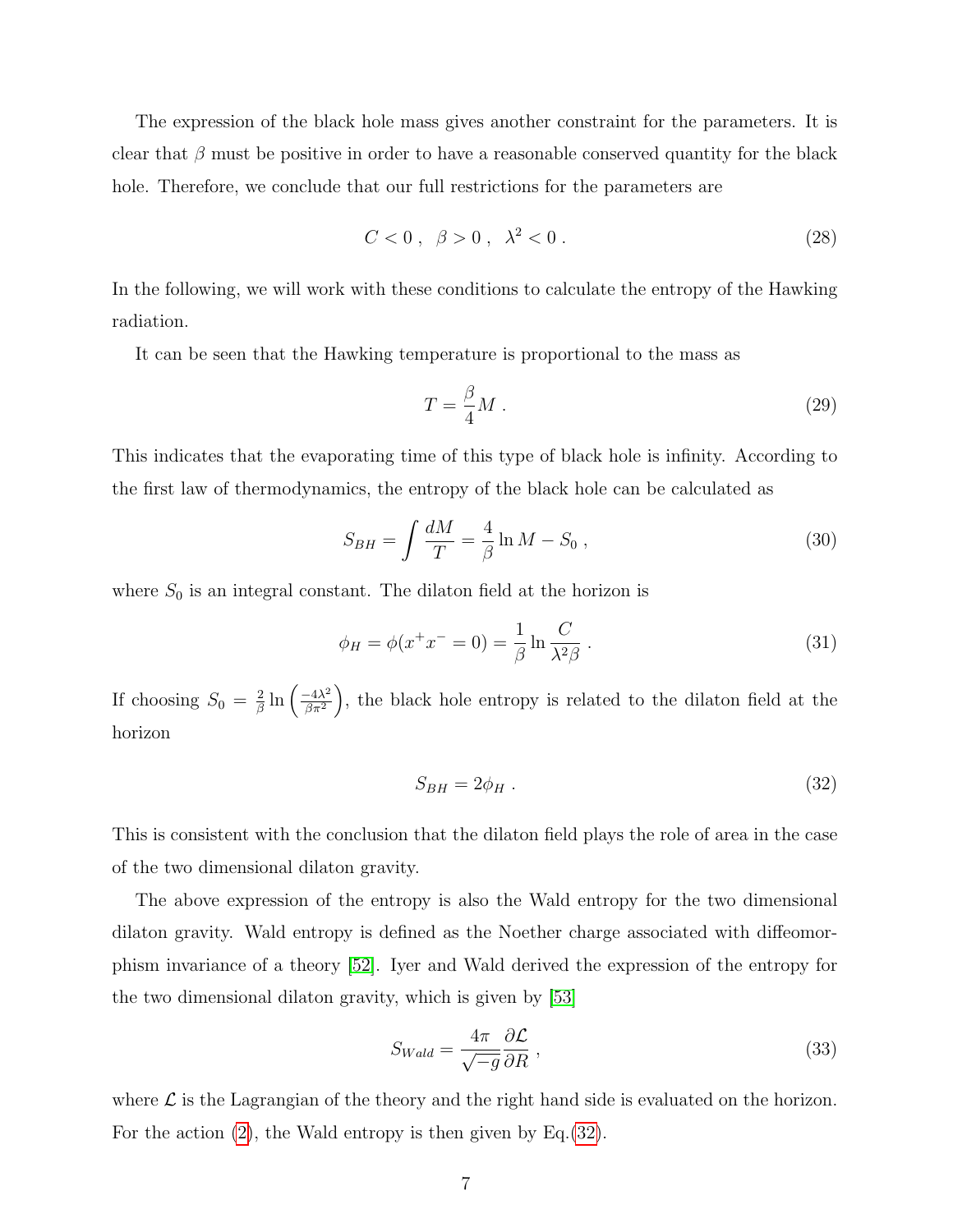

<span id="page-7-0"></span>FIG. 2: Penrose diagram without island. The Hawking radiation from the two-sided black holes is collected by the observer in the region  $R' \cup R$ 

# III. ENTROPY OF RADIATION WITHOUT ISLANDS

In this section, we consider the entropy of Hawking radiation without the contribution of islands. This sharpens the information paradox for the Liouville black holes.

As shown in Fig.[\(2\)](#page-7-0), the radiation is taken to be in R and R'. The boundary points in the right and left radiation regions are denoted as  $A$  and  $A'$ . In general,  $A$  and  $A'$  are assumed to be far away from the right and left horizons. In the  $\sigma$  coordinates, we have

$$
\sigma_A^{\pm} = t \pm b \;, \quad \sigma_{A'}^{\pm} = t \mp b \;.
$$

Without islands, we assume that the total system is in a pure state at  $t = 0$  moment. In this case, we just need to calculate the bulk entropy of the intervals  $[A', A]$ . We assume the conformal field is taken to be in the vacuum state in  $(x^+, x^-)$  coordinates. The entanglement entropy is given by

$$
S = \frac{N}{6} \log \left| \left( x_A^+ - x_{A'}^+ \right) \left( x_A^- - x_{A'}^- \right) e^{\rho(A)} e^{\rho(A')} \right|
$$
  
\n
$$
= \frac{N}{6} \log \frac{4e^{2\sqrt{|C|b}} \cosh^2 \left( \sqrt{|C|t} \right)}{|C| \left( \frac{\lambda^2 \beta}{C} + e^{2\sqrt{|C|b}} \right)}
$$
  
\n
$$
\approx \frac{N}{3} \sqrt{|C|} t + \cdots
$$
 (35)

where  $N$  is the central charge of the bulk CFT and the last step uses the late time approximation.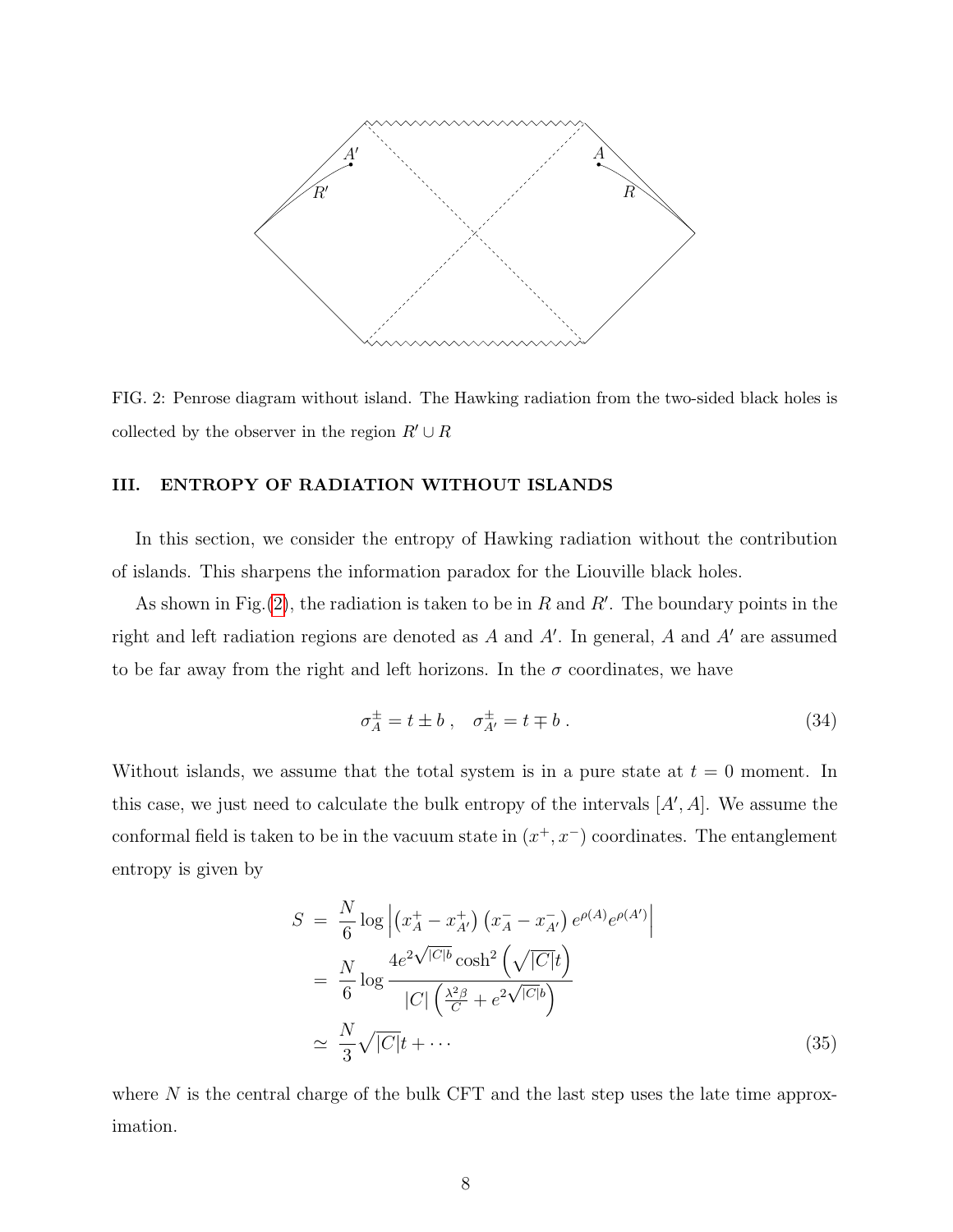

<span id="page-8-0"></span>FIG. 3: Penrose diagram with the assumed islands in the region  $[I', I]$ .

This indicates that the entropy of Hawking radiation grows with time linearly as observed by the distant observer. This entropy counts the entanglement between the emitted particles and the degree of freedom behind the event horizons. However, the black hole only has finite number degrees of freedom which is counted by the Bekenstein-Hawking entropy. Therefore, we have encountered the information paradox for the Liouville black holes. We expect that the appearance of the islands at the late time may save the contradiction.

# IV. ISLAND FORMULA IN LIOUVILLE BLACK HOLES

In this section, we consider the generalized entanglement entropy of the Hawking radiation by using the quantum extremal island formula.

The Penrose diagram with the assumed islands is presented in Fig.[\(3\)](#page-8-0). We assume that the island is in the region  $[I', I]$ . Considering the symmetry of the left and right regions, we just need to calculate the entanglement entropy of the matter fields in the interval  $[I, A]$  and the area term contribution from the island. As illustrated above, the area term is represented by the dilaton field. Therefore, the generalized entanglement entropy of the radiation taking the islands' contribution into account is given by

<span id="page-8-1"></span>
$$
S = 4\phi \left( x_I^+, x_I^- \right) + \frac{N}{3} \log \left| \left( x_A^+ - x_I^+ \right) \left( x_A^- - x_I^- \right) e^{\rho(A)} e^{\rho(I)} \right|
$$
  
= 
$$
-\frac{4}{\beta} \log \left( \frac{\lambda^2 \beta}{C} + C x_I^+ x_I^- \right) + \frac{N}{3} \log \frac{\left| \left( x_A^+ - x_I^+ \right) \left( x_A^- - x_I^- \right) \right|}{\sqrt{\frac{\lambda^2 \beta}{C} + C x_I^+ x_I^-} \sqrt{\frac{\lambda^2 \beta}{C} + C x_A^+ x_A^-}} \,. \tag{36}
$$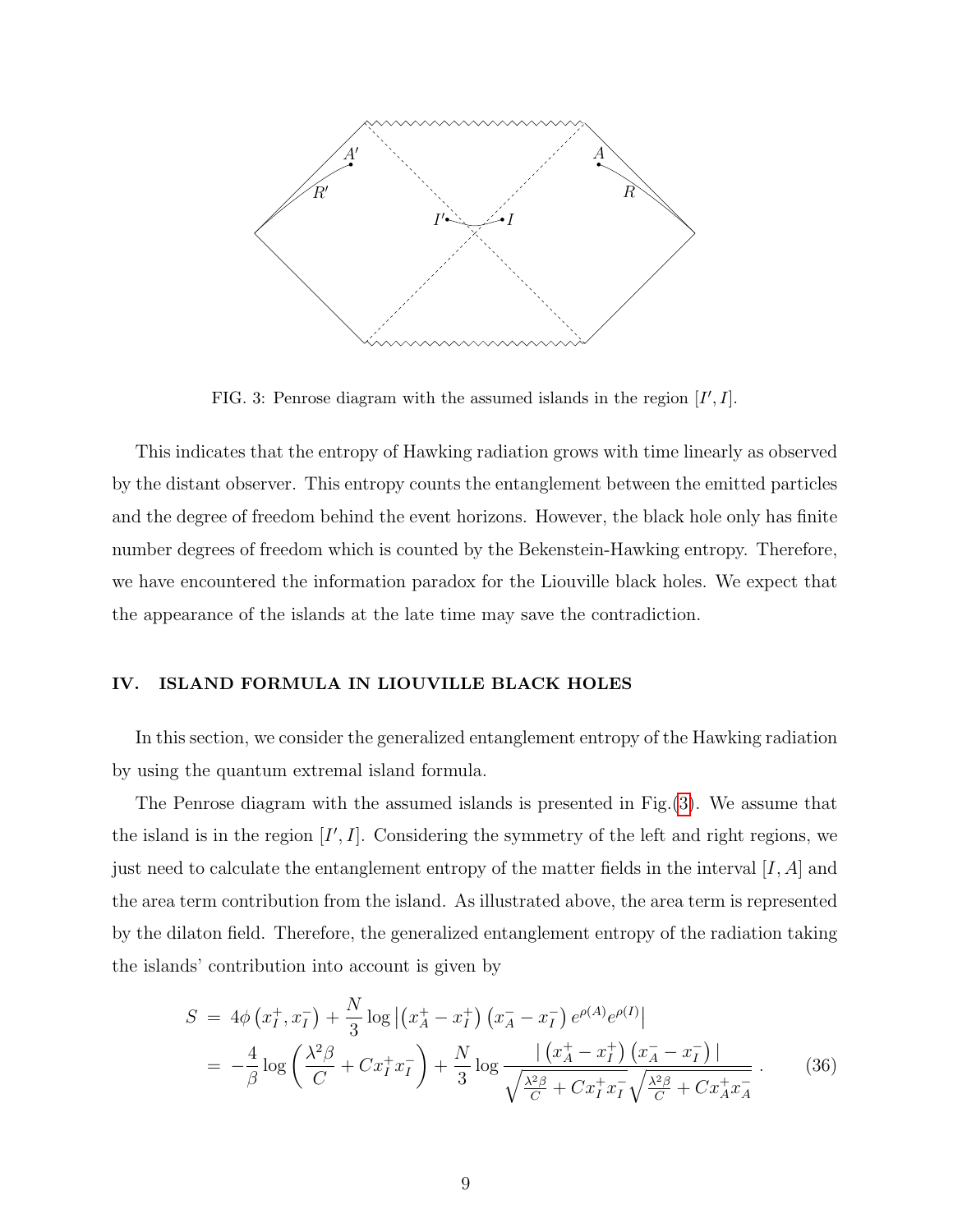Extremizing the generalized entropy S with respect to  $x_t^+$  $I$ <sub>I</sub> and  $x_I^ I$ , we have

<span id="page-9-1"></span>
$$
-\frac{4}{\beta} \frac{Cx_I^-}{\frac{\lambda^2 \beta}{C} + Cx_I^+ x_I^-} - \frac{N}{3} \frac{1}{x_A^+ - x_I^+} - \frac{N}{6} \frac{Cx_I^-}{\frac{\lambda^2 \beta}{C} + Cx_I^+ x_I^-} = 0 ,\qquad (37)
$$

$$
-\frac{4}{\beta} \frac{Cx_I^+}{\frac{\lambda^2 \beta}{C} + C x_I^+ x_I^-} + \frac{N}{3} \frac{1}{x_I^- - x_A^-} - \frac{N}{6} \frac{Cx_I^+}{\frac{\lambda^2 \beta}{C} + C x_I^+ x_I^-} = 0.
$$
 (38)

We work in the semiclassical regime, where the parameter  $\beta$  and the central charge N of the CFT satisfies the condition

<span id="page-9-0"></span>
$$
\frac{1}{\beta} \gg N \gg 1 \,. \tag{39}
$$

Note that  $\frac{1}{\beta}$  is proportional to the mass of the black hole. Therefore, the semiclassical condition [\(39\)](#page-9-0) is valid as long as the mass is big enough. In this case, the first terms in Eq.[\(37\)](#page-9-1) and [\(38\)](#page-9-1) (which come from the classical gravity entropy) dominate over the third terms (which come from the bulk CFT entropy). However, we still track the effects of the third terms in Eq.[\(37\)](#page-9-1) and [\(38\)](#page-9-1). It is generally believed that under the semiclassical condition [\(39\)](#page-9-0), the quantum extremal surface prescription and island formula are supposed to reproduce the Page curve of the Hawking radiation.

Combining the two equations [\(37\)](#page-9-1) and [\(38\)](#page-9-1), we can get

<span id="page-9-2"></span>
$$
x_I^+ x_A^- = x_I^- x_A^+ \ . \tag{40}
$$

This equation implies that the boundary of the island (if it exists) should be located at the same timeslice with the observer far from the black hole. Because  $x_A^+ > 0$  and  $x_A^- < 0$ , Eq.  $(40)$  requires that the right boundary point I of the island should be located in the right region of the Penrose diagram. By substituting Eq.[\(40\)](#page-9-2) back to the equations [\(37\)](#page-9-1) and [\(38\)](#page-9-1), we get

<span id="page-9-3"></span>
$$
\left(\frac{N}{12} - \frac{2}{\beta}\right) C \frac{x_A^+}{x_A^-} \left(x_I^-\right)^2 + \left(\frac{N}{12} + \frac{2}{\beta}\right) C x_A^+ x_I^- + \frac{N\lambda^2 \beta}{6C} = 0 \,. \tag{41}
$$

Remember that the restrictions for the parameters are

 $C < 0$ ,  $\beta > 0$ ,  $\lambda^2 < 0$ . (42)

Obviously,  $\left(\frac{N}{12} + \frac{2}{\beta}\right)$  $\left(\frac{2}{\beta}\right) C x_A^+$ , which is the coefficient of the  $(x_I^-)$  $\binom{1}{I}$ <sup>1</sup> term, is negative, and  $\frac{N\lambda^2\beta}{6C}$ is positive.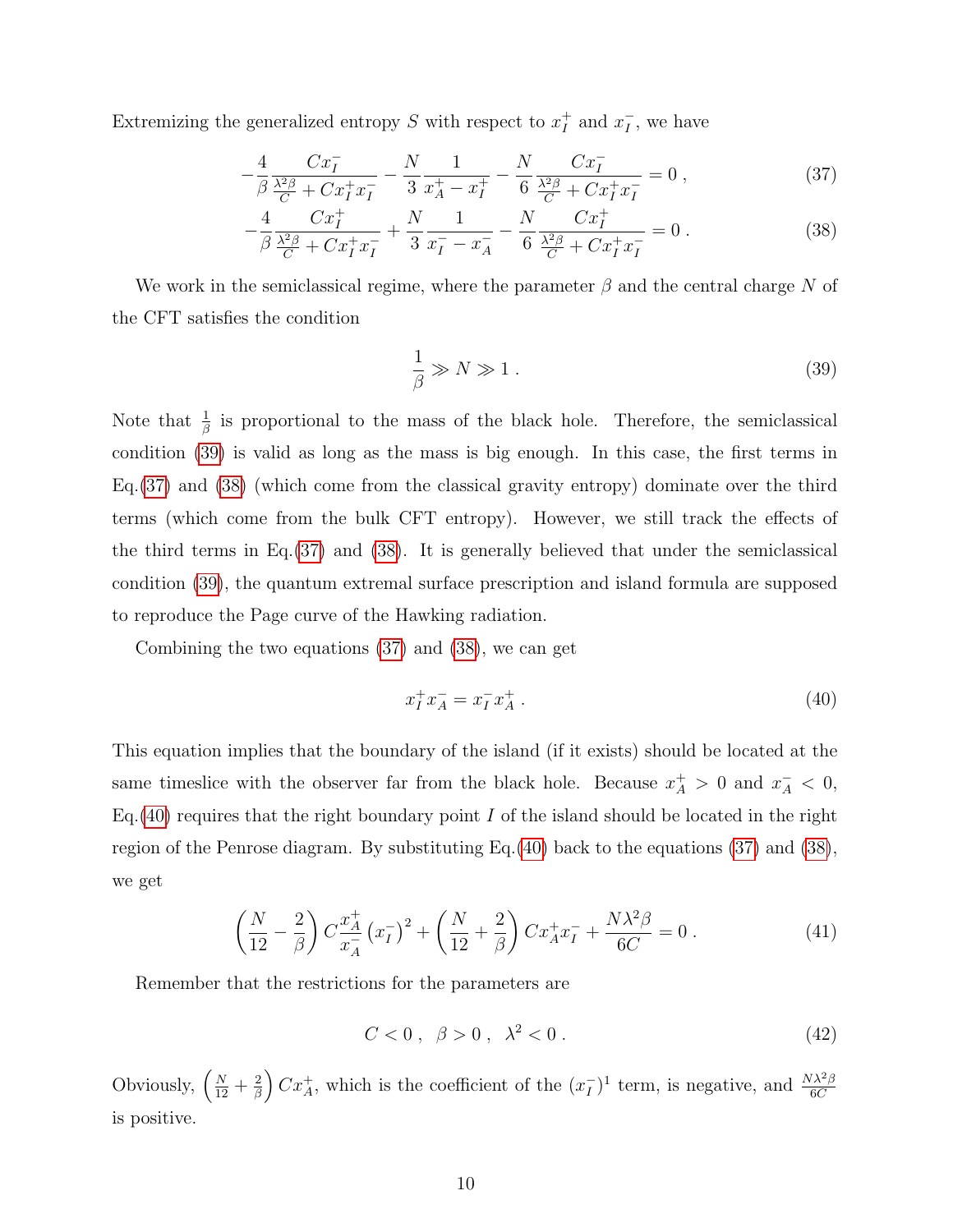Under the semiclassical condition Eq.[\(39\)](#page-9-0),  $\left(\frac{N}{12} - \frac{2}{\beta}\right)$  $\left(\frac{2}{\beta}\right)$ , which is the coefficient of the first term of Eq.[\(41\)](#page-9-3), cannot be zero. However, to track the general discussion, we still distinguish the cases of  $\left(\frac{N}{12} - \frac{2}{\beta}\right)$  $\left(\frac{2}{\beta}\right) \neq 0$  and  $\left(\frac{N}{12} - \frac{2}{\beta}\right)$  $\left(\frac{2}{\beta}\right) = 0$ . When  $\left(\frac{N}{12} - \frac{2}{\beta}\right)$  $\left(\frac{2}{\beta}\right) \neq 0$ , the solutions are given by

<span id="page-10-0"></span>
$$
x_I^- = -\frac{(N\beta + 24)}{2(N\beta - 24)} \left[ 1 \pm \left( 1 - \frac{8N(N\beta - 24)}{(N\beta + 24)^2} \frac{\lambda^2 \beta^2}{C^2} \frac{1}{x_A^+ x_A^-} \right)^{1/2} \right] x_A^- \,. \tag{43}
$$

In the case of large  $x_A^+$  $A<sub>A</sub>$ , one can get two groups of solutions by expanding the solutions in Eq. [\(43\)](#page-10-0) as the series of  $\frac{1}{x^+_A}$ . The first group of solution corresponding to  $-\prime$  in Eq.(43) is given by

<span id="page-10-1"></span>
$$
(x_I^-)_1 = -\frac{2N}{(N\beta + 24)} \frac{\lambda^2 \beta^2}{C^2} \frac{1}{x_A^+} \,, \quad (x_I^+)_1 = -\frac{2N}{(N\beta + 24)} \frac{\lambda^2 \beta^2}{C^2} \frac{1}{x_A^-} \,, \tag{44}
$$

while the second group of solution corresponding to  $'+'$  in Eq.[\(43\)](#page-10-0) is given by

<span id="page-10-2"></span>
$$
(x_I^-)_2 = -\left(\frac{N\beta + 24}{N\beta - 24}\right)x_A^-, \quad (x_I^+)_2 = -\left(\frac{N\beta + 24}{N\beta - 24}\right)x_A^+ \,. \tag{45}
$$

Note that the higher order terms of  $\frac{1}{x_A^+}$  are omitted in the above expressions.

When  $\left(\frac{N}{12} - \frac{2}{\beta}\right)$  $\left(\frac{2}{\beta}\right) = 0$ , it can be easily checked that the solution can also given by the first group of solutions in Eq.[\(44\)](#page-10-1). Therefore, we have obtained all of the solutions of the possible locations of the island, which are given by Eq.[\(44\)](#page-10-1) and [\(45\)](#page-10-2) respectively.

Now let us discuss the implications of these solutions given by Eq.[\(44\)](#page-10-1) and [\(45\)](#page-10-2). Firstly, the second group of solution given by Eq.[\(45\)](#page-10-2) seems to be unphysical. Under the semiclassical condition given by Eq.[\(39\)](#page-9-0),  $0 < N\beta \ll 1$ . Therefore, we have

$$
(x_I^-)_2 > x_A^- , \quad (x_I^+)_2 > x_A^+ . \tag{46}
$$

In this case, the boundary point  $I$  of the island is located in the region of radiation. This solution for the boundary point  $I$  is not physical.

Then, the first group of solution is also shown to be unreasonable. Under the restriction condition given by Eq.[\(28\)](#page-6-1) and the semiclassical condition given by Eq.[\(39\)](#page-9-0), the prefactor of the solution [\(44\)](#page-10-1) satisfies

$$
-\frac{2N}{(N\beta + 24)}\frac{\lambda^2 \beta^2}{C^2} > 0.
$$
\n(47)

Therefore, we have

$$
(x_I^-)_1 > 0 \;, \quad (x_I^+)_1 < 0 \; . \tag{48}
$$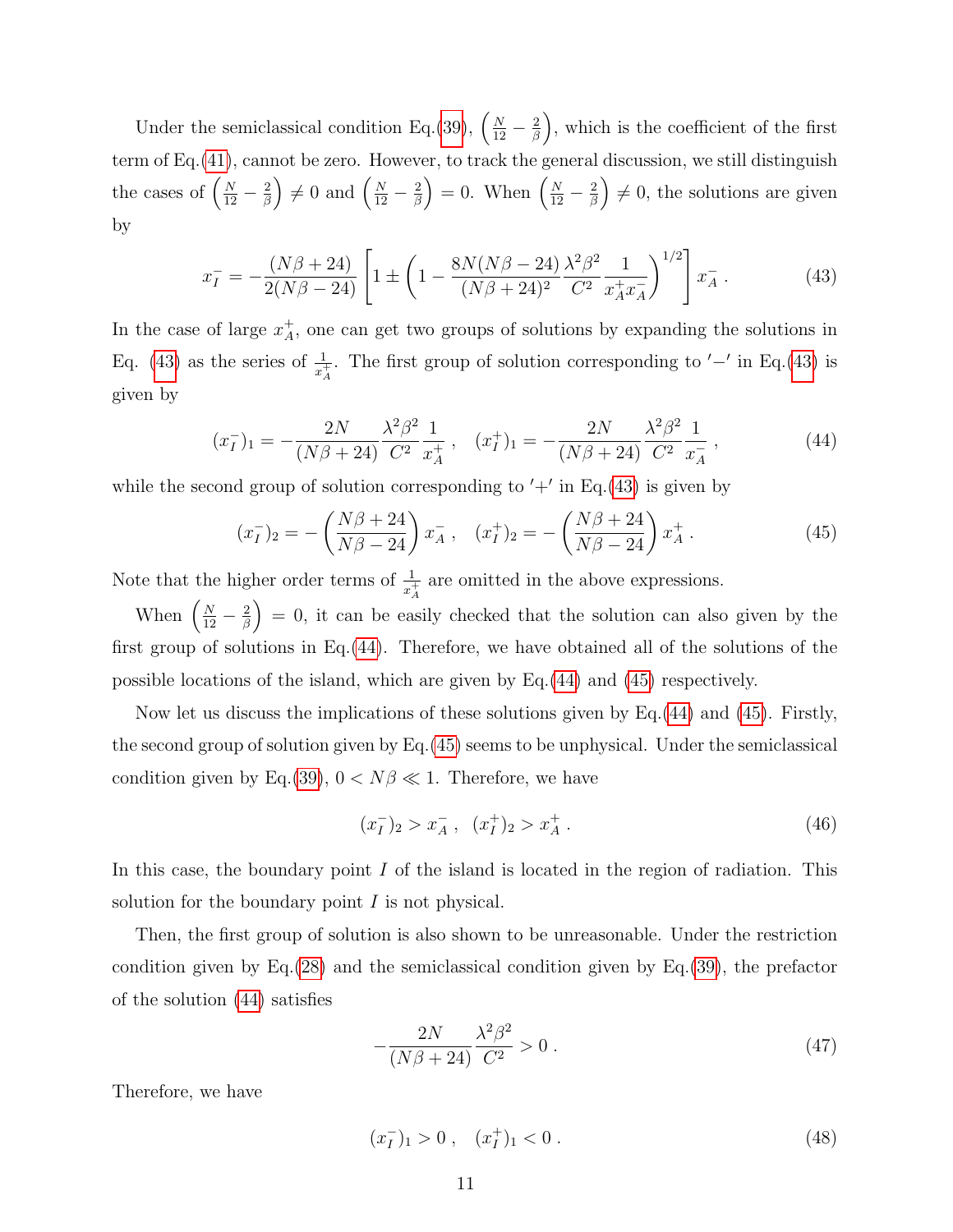

<span id="page-11-0"></span>FIG. 4: Penrose diagram with the islands which are given by the first group of solutions..

In this case, the boundary point  $I$  is located in the left region near the horizon. The corresponding Penrose diagram is shown in Fig.[\(4\)](#page-11-0), which looks strange. It can be seen that the left boundary  $I'$  and the right boundary  $I$  of the island are exchanged. This will lead to a very strange entanglement wedges for the islands. This kind of solutions seems to be unphysical too.

In summary, Eq.  $(40)$  requires that the right boundary surface I of the island should be located in the right region of the Penrose diagram. Our simple calculation shows that, for the two dimensional Liouville black holes, there is no reasonable quantum extremal surface when extremizing the generalized entanglement entropy. This implies that the island formula may not resolve the information paradox for the Liouville black holes.

At last, we give the qualitative argument why a reasonable extremal point cannot be obtained by using the island formula. In the papers which studied the information paradox of the eternal black holes (for example, Ref.[\[5\]](#page-13-2) and Ref.[12-43]), the dilaton field or the area term that counts the classical gravitational contribution to the generalized entropy increases when the boundary point  $I$  moves outwards from the black hole horizon, while the bulk CFT entropy between the boundary point  $I$  and the observer  $A$  decreases. In this case, it is possible to find the extremal point of the generalized entropy. In the present case, the dilaton field has the opposite behavior compared to the previous examples. Note that

$$
\phi(x_I^+, x_I^-) = -\frac{1}{\beta} \log \left( \frac{\lambda^2 \beta}{C} + C x_I^+ x_I^- \right) \,. \tag{49}
$$

When the boundary point I moves outwards from the black hole horizon,  $x_I^+ x_I^-$  decreases, which in turn leads to the decrease of the dialton field too. Therefore, the dilaton field and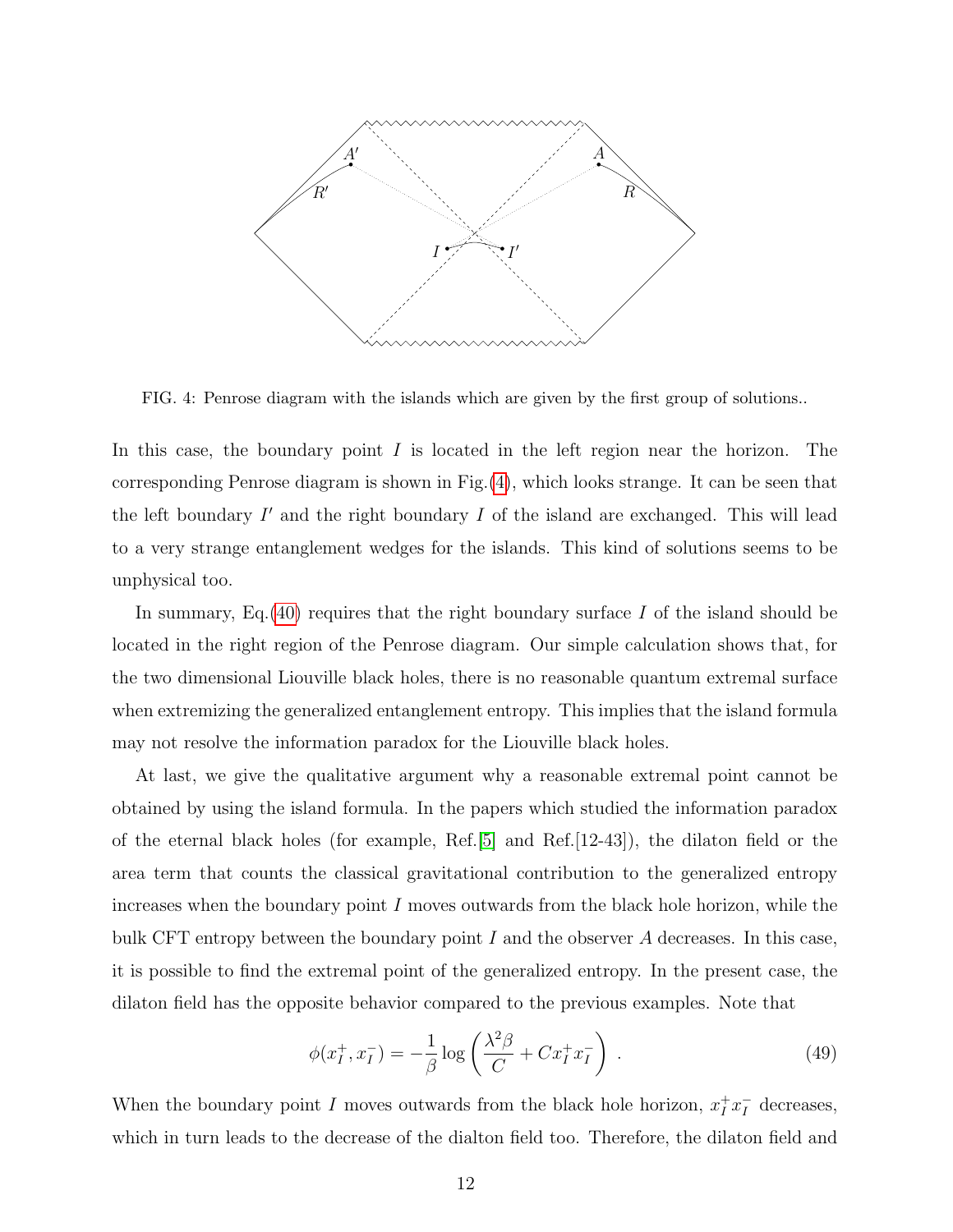the bulk CFT entropy decrease simultaneously when the boundary point I moves outwards from the black hole horizon. In this case, we cannot obtain a reasonable solution for the boundary point  $I$  outside the horizon. This can provide a physical reason for the discrepancy between our calculation and the one in Ref.[\[5\]](#page-13-2).

#### V. CONCLUSION AND DISCUSSION

For the eternal black holes, it is generally believed that the island extends outsides the horizon, i.e. the quantum extremal surface I should be just outside the future event horizon. For the Liouville black holes, no reasonable island has been found in the expected region by extremizing the entanglement entropy.

One may imagine that the first group of solutions can be used to resolve the information paradox only experienced by the distant observer in the right region of the Penrose diagram. In this case, the entanglement wedge of the island is in the left region of the Penrose diagram as shown in Fig.[\(5\)](#page-13-7). This type of island was also found in pure de Sitter space [\[33\]](#page-15-8). The location of the island in pure de Sitter space is also quite different from the cases when considering the black hole spacetimes. However, the island in de Sitter space can be properly interpreted as the requirement of no-cloning theorem. The novel island in the Liouville black holes seems to be unphysical. However, if substituting this novel island solution in Eq. [\(44\)](#page-10-1) into the generalized entanglement entropy of radiation, we have the finite value at late time

$$
S \simeq S_{BH} + \frac{N}{12} \left( 2\sqrt{|C|}b - \log(\lambda^2 \beta C^2) \right) . \tag{50}
$$

Notice that this entropy is half of the generalized entropy in Eq.[\(36\)](#page-8-1) because we only consider the entanglement entropy of the radiation in the right region. Although this novel island can reproduce the finite entanglement entropy of radiation, the scrambling time appears to be infinite. If we throw a diaries (strings of qubits) into the black hole from the right region, it will never reach the island. The Hayden-Preskill protocol [\[54\]](#page-15-9) can not be realized in this case. This means that the information swallowed by the black hole seems impossible to be released during the evaporation process.

In conclusion, we suggest that the island formula in the present form may not be used to resolve the information paradox for the two dimensional Liouville black holes. We also suspect the quantum extremal island formula depends strongly on the holographic duality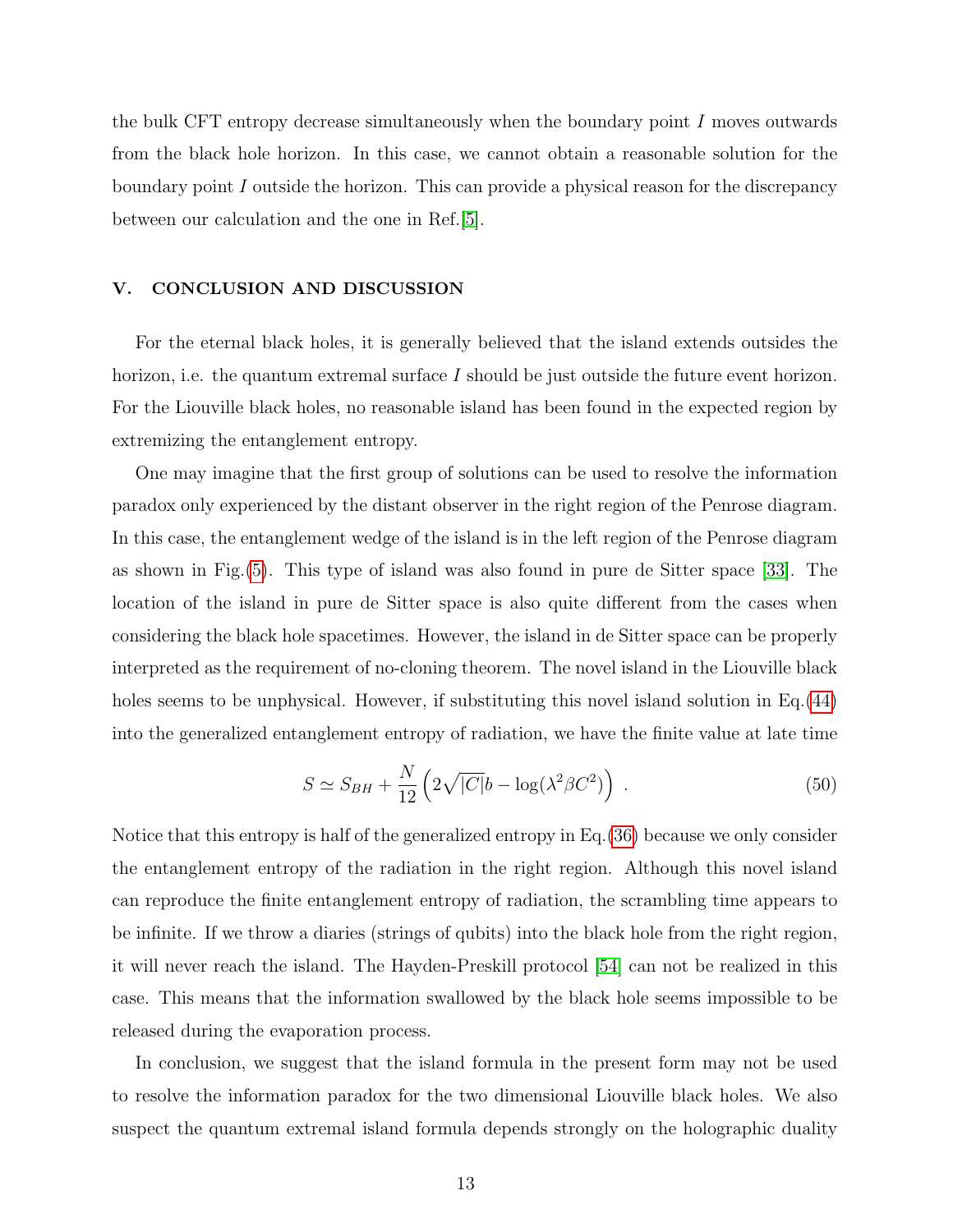

<span id="page-13-7"></span>FIG. 5: Penrose diagram with the novel island. It is assumed that the information paradox is experienced only by the observer in the right far from horizon region.

and AdS spacetime. One should be very careful when applying the formula to study the information paradox of the asymptotically flat black holes.

#### Acknowledgement

R.L. would like to thank Hongbao Zhang and Yuxuan Liu for helpful discussions.

- <span id="page-13-1"></span><span id="page-13-0"></span>[1] S. W. Hawking, Phys. Rev. D 14, 2460-2473 (1976).
- [2] G. Penington, JHEP 09, 002 (2020) [\[arXiv:1905.08255](http://arxiv.org/abs/1905.08255) [hep-th]].
- [3] A. Almheiri, N. Engelhardt, D. Marolf and H. Maxfield, JHEP 12, 063 (2019) [\[arXiv:1905.08762](http://arxiv.org/abs/1905.08762) [hep-th]].
- [4] A. Almheiri, R. Mahajan, J. Maldacena and Y. Zhao, JHEP 03, 149 (2020) [\[arXiv:1908.10996](http://arxiv.org/abs/1908.10996) [hep-th]].
- <span id="page-13-3"></span><span id="page-13-2"></span>[5] A. Almheiri, R. Mahajan and J. Maldacena, [\[arXiv:1910.11077](http://arxiv.org/abs/1910.11077) [hep-th]].
- <span id="page-13-4"></span>[6] J. D. Bekenstein, Phys. Rev. D 9, 3292-3300 (1974).
- <span id="page-13-5"></span>[7] D. N. Page, Phys. Rev. Lett. 71, 3743-3746 (1993) [\[arXiv:hep-th/9306083](http://arxiv.org/abs/hep-th/9306083) [hep-th]].
- [8] A. Almheiri, T. Hartman, J. Maldacena, E. Shaghoulian and A. Tajdini, [\[arXiv:2006.06872](http://arxiv.org/abs/2006.06872) [hep-th]].
- <span id="page-13-6"></span>[9] G. Penington, S. H. Shenker, D. Stanford and Z. Yang, [\[arXiv:1911.11977](http://arxiv.org/abs/1911.11977) [hep-th]].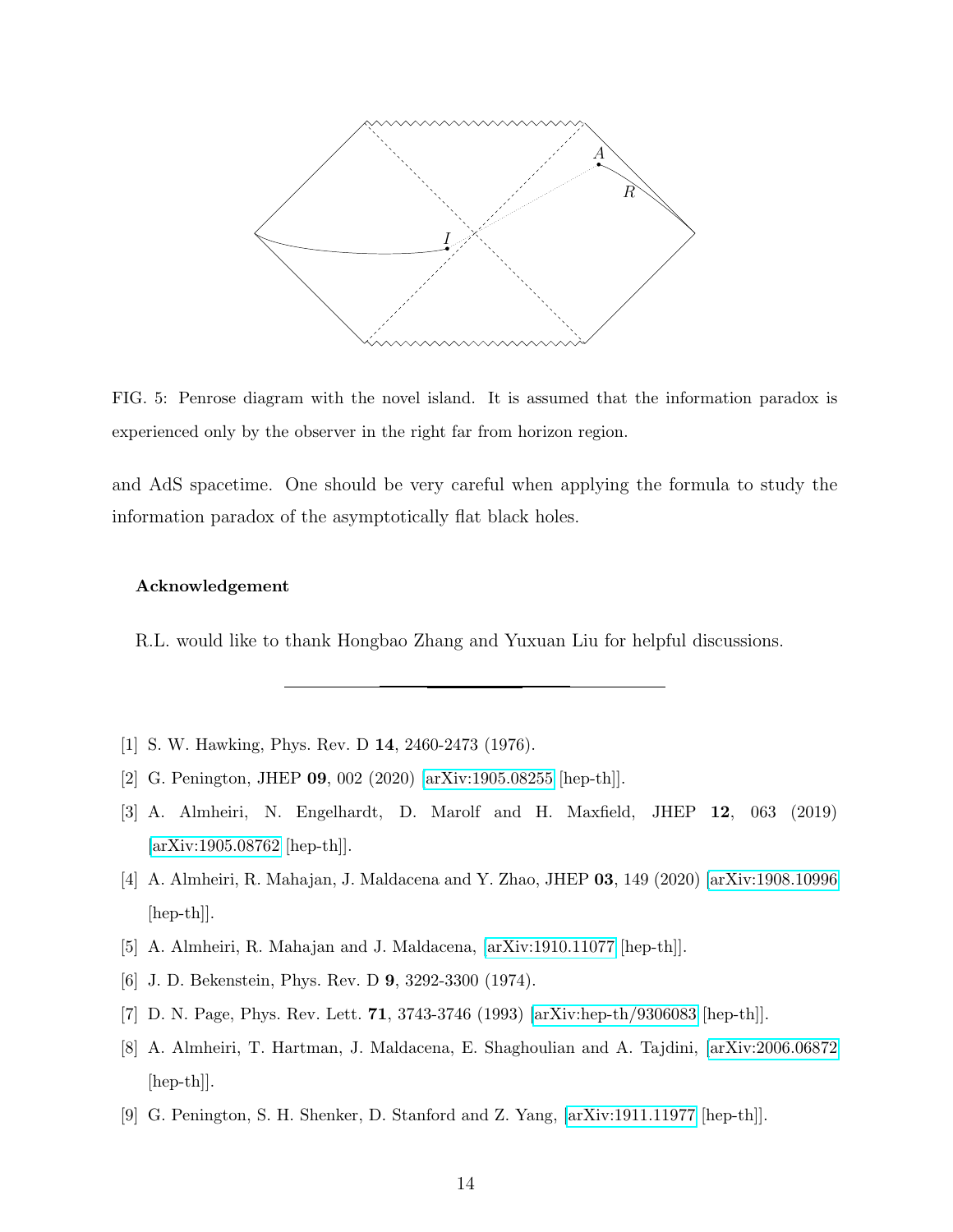- [10] A. Almheiri, T. Hartman, J. Maldacena, E. Shaghoulian and A. Tajdini, JHEP 05, 013 (2020) [\[arXiv:1911.12333](http://arxiv.org/abs/1911.12333) [hep-th]].
- <span id="page-14-0"></span>[11] K. Goto, T. Hartman and A. Tajdini, [\[arXiv:2011.09043](http://arxiv.org/abs/2011.09043) [hep-th]].
- [12] H. Z. Chen, Z. Fisher, J. Hernandez, R. C. Myers and S. M. Ruan, JHEP 03, 152 (2020) [\[arXiv:1911.03402](http://arxiv.org/abs/1911.03402) [hep-th]].
- [13] A. Almheiri, R. Mahajan and J. E. Santos, SciPost Phys. 9, no.1, 001 (2020) [\[arXiv:1911.09666](http://arxiv.org/abs/1911.09666) [hep-th]].
- [14] A. Bhattacharya, Phys. Rev. D 102, no.4, 046013 (2020) [\[arXiv:2003.11870](http://arxiv.org/abs/2003.11870) [hep-th]].
- [15] F. F. Gautason, L. Schneiderbauer, W. Sybesma and L. Thorlacius, JHEP 05, 091 (2020) [\[arXiv:2004.00598](http://arxiv.org/abs/2004.00598) [hep-th]].
- [16] T. Anegawa and N. Iizuka, JHEP 07, 036 (2020) [\[arXiv:2004.01601](http://arxiv.org/abs/2004.01601) [hep-th]].
- [17] K. Hashimoto, N. Iizuka and Y. Matsuo, JHEP 06, 085 (2020) [\[arXiv:2004.05863](http://arxiv.org/abs/2004.05863) [hep-th]].
- [18] T. Hartman, E. Shaghoulian and A. Strominger, JHEP 07, 022 (2020) [\[arXiv:2004.13857](http://arxiv.org/abs/2004.13857) [hep-th]].
- [19] T. J. Hollowood and S. P. Kumar, JHEP 08, 094 (2020) [\[arXiv:2004.14944](http://arxiv.org/abs/2004.14944) [hep-th]].
- [20] C. Krishnan, V. Patil and J. Pereira, [\[arXiv:2005.02993](http://arxiv.org/abs/2005.02993) [hep-th]].
- [21] M. Alishahiha, A. Faraji Astaneh and A. Naseh, [\[arXiv:2005.08715](http://arxiv.org/abs/2005.08715) [hep-th]].
- [22] H. Geng and A. Karch, JHEP 09, 121 (2020) [\[arXiv:2006.02438](http://arxiv.org/abs/2006.02438) [hep-th]].
- [23] H. Z. Chen, R. C. Myers, D. Neuenfeld, I. A. Reyes and J. Sandor, JHEP 10, 166 (2020) [\[arXiv:2006.04851](http://arxiv.org/abs/2006.04851) [hep-th]].
- [24] T. Li, J. Chu and Y. Zhou, JHEP 11, 155 (2020) [\[arXiv:2006.10846](http://arxiv.org/abs/2006.10846) [hep-th]].
- [25] V. Chandrasekaran, M. Miyaji and P. Rath, Phys. Rev. D 102, no.8, 086009 (2020) [\[arXiv:2006.10754](http://arxiv.org/abs/2006.10754) [hep-th]].
- [26] D. Bak, C. Kim, S. H. Yi and J. Yoon, [\[arXiv:2006.11717](http://arxiv.org/abs/2006.11717) [hep-th]].
- [27] T. J. Hollowood, S. Prem Kumar and A. Legramandi, J. Phys. A 53, no.47, 475401 (2020) [\[arXiv:2007.04877](http://arxiv.org/abs/2007.04877) [hep-th]].
- [28] C. Krishnan, [\[arXiv:2007.06551](http://arxiv.org/abs/2007.06551) [hep-th]].
- [29] H. Z. Chen, Z. Fisher, J. Hernandez, R. C. Myers and S. M. Ruan, [\[arXiv:2007.11658](http://arxiv.org/abs/2007.11658) [hep-th]].
- [30] T. Hartman, Y. Jiang and E. Shaghoulian, JHEP 11, 111 (2020) [\[arXiv:2008.01022](http://arxiv.org/abs/2008.01022) [hep-th]].
- [31] V. Balasubramanian, A. Kar and T. Ugajin, [\[arXiv:2008.05274](http://arxiv.org/abs/2008.05274) [hep-th]].
- [32] V. Balasubramanian, A. Kar and T. Ugajin, [\[arXiv:2008.05275](http://arxiv.org/abs/2008.05275) [hep-th]].